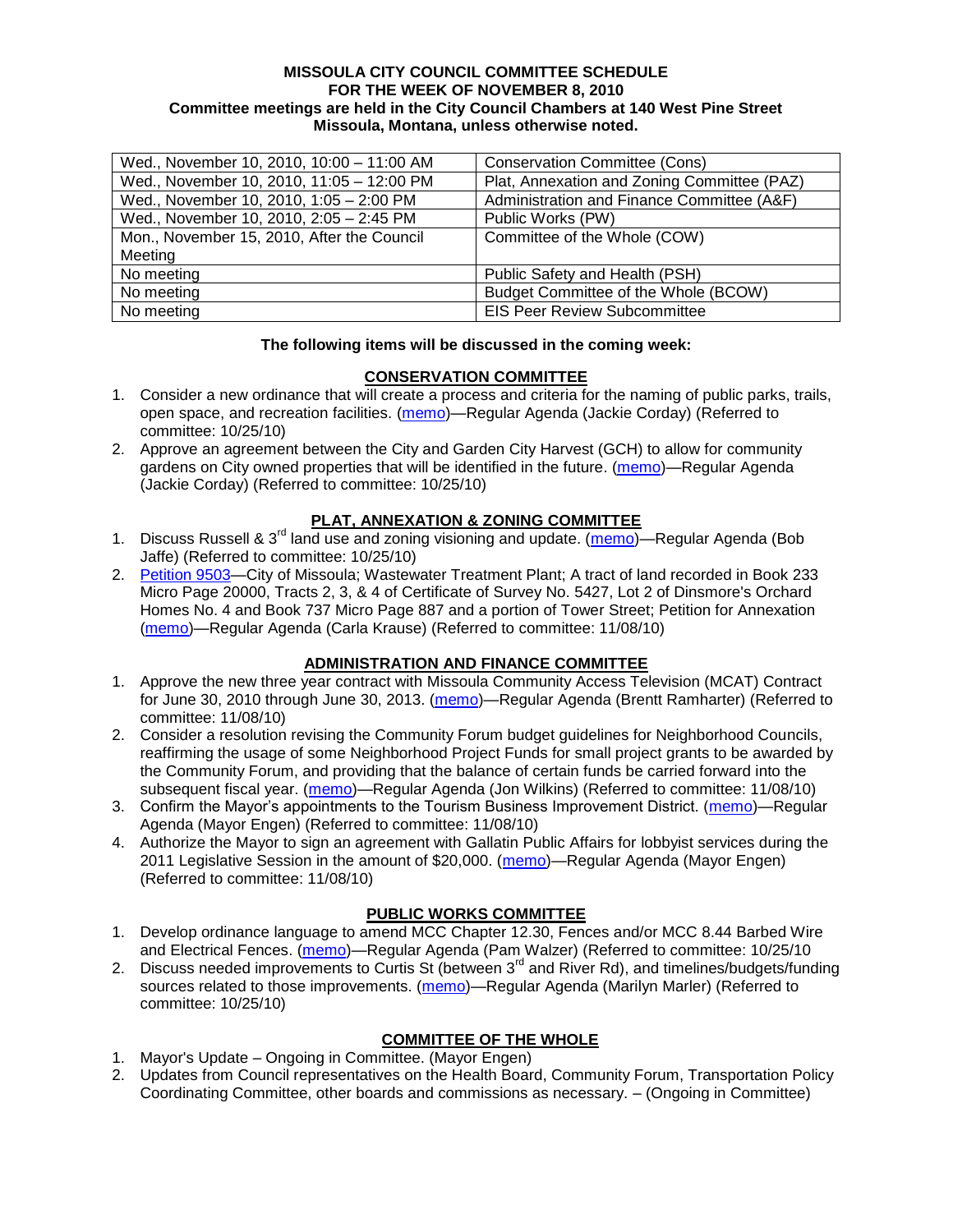#### 

#### **The following items have been referred to City Council committees, but the committees will not discuss them in the coming week:**

## **PUBLIC SAFETY AND HEALTH COMMITTEE**

- 1. Fire Department Update Ongoing in Committee (Mike Painter)
- 2. Health Department Update Ongoing in Committee. (Ellen Leahy)
- 3. Police Department Update Ongoing in Committee. (Mark Muir)
- 4. An [ordinance](ftp://ftp.ci.missoula.mt.us/Packets/Council/2008/2008-12-15/2008CatOrdinanceAmendment%5B1%5D.pdf) amending Missoula Municipal Code Chapter 6.09 entitled "Missoula Cat Ordinance" section 6.09.010 through 6.09.090 to amend definitions, to limit the number of cats over the age of four months that a person, family, or household can harbor, keep, or maintain to five and to enact other general amendments. [\(PS&H\)](ftp://ftp.ci.missoula.mt.us/Packets/Council/2008/2008-12-15/081210psh.pdf) (Returned from Council floor: 01/12/09)
- 5. An [ordinance](ftp://ftp.ci.missoula.mt.us/Packets/Council/2008/2008-12-15/DogOrdinance--PSHrevisions.pdf) amending Missoula Municipal Code Title 6 entitled "Animals" generally amending Chapter 6.04 entitled "Animals Running at Large" and Chapter 6.08 entitled "Dogs and Pet Shops," increasing the fee when an animal is impounded and establishing a fee for a boarding kennel license. [\(PS&H\)](ftp://ftp.ci.missoula.mt.us/Packets/Council/2008/2008-12-15/081210psh.pdf) (Returned from Council floor: 01/12/09)
- 6. Review implementation of the Missoula Outdoor Lighting Ordinance [\(memo\)](http://www.ci.missoula.mt.us/DocumentView.aspx?DID=4420).—Regular Agenda (Dave Strohmaier) (Referred to committee: 08/09/10)
- 7. Review City-County animal control staffing needs for fiscal year 2012. [\(memo\)](http://www.ci.missoula.mt.us/DocumentView.aspx?DID=4620)—Regular Agenda (Dave Strohmaier) (Referred to committee: 09/27/2010)

# **CONSERVATION COMMITTEE**

- 1. Update from the Greenhouse Gas Conservation Energy Team. [\(memo\)](http://www.ci.missoula.mt.us/DocumentView.aspx?DID=4556)—Regular Agenda (Marilyn Marler) (Referred to committee: 09/13/10)
- 2. Information on Trail Projects [\(memo\)](http://www.ci.missoula.mt.us/DocumentView.aspx?DID=4477).—Regular Agenda (Marilyn Marler) (Referred to committee: 08/23/2010)
- 3. Consider amending an ordinance to allow bow hunting on certain lands. [\(memo\)](http://www.ci.missoula.mt.us/DocumentView.aspx?DID=4846)—Regular Agenda (Jackie Corday) (Referred to committee: 10/25/10)
- 4. Discussion on the Knife River Gravel pit property. [\(memo\)](http://www.ci.missoula.mt.us/DocumentView.aspx?DID=4914)—Regular Agenda (Lyn Hellegaard) (Referred to committee: 11/08/10)
- 5. Budget update on aquatics. [\(memo\)](http://www.ci.missoula.mt.us/DocumentView.aspx?DID=4917)—Regular Agenda (Lyn Hellegaard) (Referred to committee: 11/08/10)
- 6. Reorganization of conservation lands advisory committees. [\(memo\)](http://www.ci.missoula.mt.us/DocumentView.aspx?DID=4957)—Regular Agenda (Marilyn Marler) (Referred to committee: 11/08/10)

# **PLAT, ANNEXATION & ZONING COMMITTEE**

- 1. Annexation. (see separate list at City Clerk's Office for pending annexations) (Ongoing in Committee)
- 2. Update the Rattlesnake Valley Comprehensive Plan Amendment [\(memo\)](ftp://ftp.ci.missoula.mt.us/Packets/Council/2007/2007-04-02/Referrals/Rattlesnake_Plan_Update_referral.pdf).—Regular Agenda (Dave Strohmaier) (Referred to committee: 04/02/07)
- 3. Request to rezone the property legally described as Lot 3 of Scott Street Lots Subdivision, located in Section 16, T13N, R19W, P.M.M. form D (Industrial) to I-1 (Light Industrial), based on the finding of fact and conclusions of law. (PAZ [05/21/08\)](ftp://ftp.ci.missoula.mt.us/Packets/Council/2008/2008-06-02/080521paz.pdf) (Returned from Council floor: 6/2/08)
- 4. Review cost of planning documents available for public purchase. [\(memo\)](http://www.ci.missoula.mt.us/DocumentView.aspx?DID=4624)—Regular Agenda (Dave Strohmaier) (Referred to committee: 09/27/2010)
- 5. Ongoing discussion of City planning issues with members of the Planning Board.—Regular Agenda (Bob Jaffe) (Referred to committee: 3/20/06)
- 6. Consider a resolution of intention to annex City and UM properties located in the southeastern quadrant of the City and schedule a public hearing in accordance with Montana Code Annotated Part 44 government lands method of annexation. [\(memo\)](http://www.ci.missoula.mt.us/DocumentView.aspx?DID=4845)—Regular Agenda (Carla Krause) (Referred to committee: 10/25/10)
- 7. [Petition 9502—](http://www.ci.missoula.mt.us/DocumentView.aspx?DID=4910)Kelly G. Brown; Missoula industrial Park Lot 13 of Block 3; Geocode Number 232528405020000; Petition for Annexation (Referred to committee: 11/08/10)
- 8. Appoint two members to the Missoula Consolidated Planning Board for the terms beginning January 1, 2011 and ending on December 31, 2013. [\(memo\)](http://www.ci.missoula.mt.us/DocumentView.aspx?DID=4950)—Regular Agenda (Kelly Elam) (Referred to committee: 11/08/10)
- 9. Appoint two members to the Design Review Board for the term commencing January 1, 2011 and ending December 31, 1013. [\(memo\)](http://www.ci.missoula.mt.us/DocumentView.aspx?DID=4989)—Regular Agenda (Marty Rehbein) (Referred to committee: 11/08/10)

### **ADMINISTRATION AND FINANCE COMMITTEE**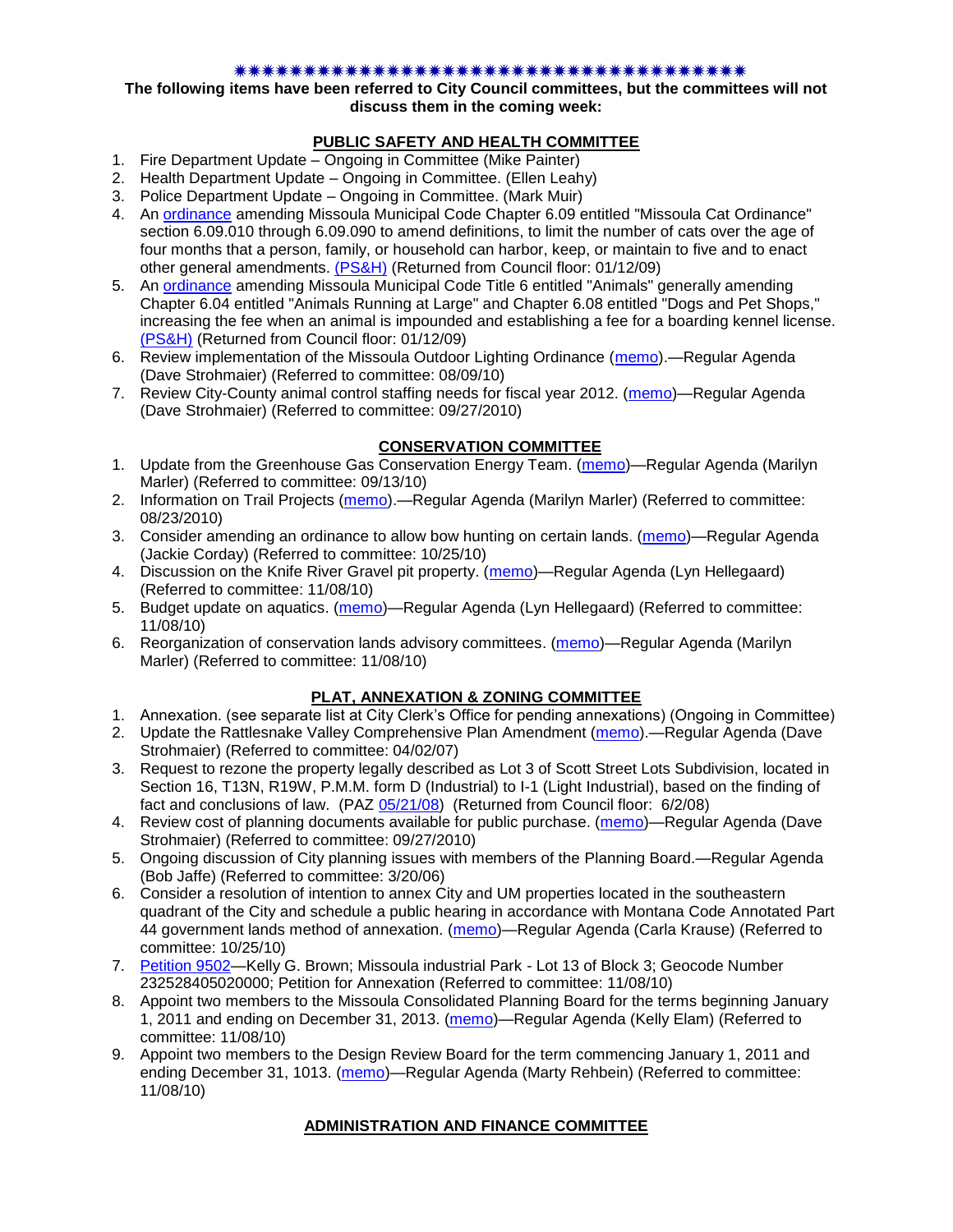- 1. Approve claims. (Ongoing) (Consent Agenda)
- 2. Approve journal vouchers. (Ongoing) (Consent Agenda)
- 3. Approve budget transfers. (Ongoing) (Consent Agenda)
- 4. An ordinance amending the municipal code as it relates to bike licensing.  $(A\&F)$  (Returned from council floor: 12/15/08)
- 5. Implications of establishing maintenance districts. [\(memo\)](ftp://ftp.ci.missoula.mt.us/Packets/Council/2009/2009-05-11/Referrals/MaintenanceDistricts.pdf) Regular Agenda (Bob Jaffe) (Referred to committee: 05/11/09)
- 6. Clarify position of council member who also serves on the board of a non-profit agency that has dealings with the city. [\(memo\)](http://www.ci.missoula.mt.us/DocumentView.aspx?DID=1840) – Regular Agenda (Ed Childers) (Referred to committee: 07/20/2009)
- 7. Review the FY 2011-15 capital improvement projects (CIP). [\(memo\)](http://www.ci.missoula.mt.us/DocumentView.aspx?DID=3522) Regular Agenda (Brentt Ramharter) (Referred to committee: 04/19/2010)
- 8. Amend Council rules to change the Council's regular meeting schedule to two meetings per month [\(memo\)](http://www.ci.missoula.mt.us/DocumentView.aspx?DID=4027).—Regular Agenda (Marty Rehbein) (Referred to committee: 06/07/10)
- 9. Discuss the disposition of surplus city property. [\(memo\)](http://www.ci.missoula.mt.us/DocumentView.aspx?DID=4862)—Regular Agenda (John Newman) (Referred to committee: 10/25/10)
- 10. Confirm the reappointment of Mark Muir to the Impact Fee Advisory Committee completing a term commencing December 1, 2010 and ending November 30, 2014. (Returned from Council floor: 11/1/10)
- 11. Amend the FY 2010 budget to appropriate expenditures that were not identified in the original budget. [\(memo\)](http://www.ci.missoula.mt.us/DocumentView.aspx?DID=4883)—Regular Agenda (Brentt Ramharter) (Referred to committee: 11/01/2010)
- 12. Quarterly Report by North Missoula Community Development Corporation. (memo)—Regular Agenda (Lyn Hellegaard) (Referred to committee: 11/08/10)
- 13. Discuss outstanding third-party contracts. (memo)—Regular Agenda (Lyn Hellegaard) (Referred to committee: 11/08/10)
- 14. Appoint one member to the Impact Fee Advisory Committee for the term commencing December 1, 2010 through November 30, 2014. (memo)—Regular Agenda (Marty Rehbein) (Referred to committee: 11/08/10)

### **PUBLIC WORKS COMMITTEE**

- 1. Consider the sizes of grease interceptors for the restaurant industry [\(memo\)](ftp://ftp.ci.missoula.mt.us/Packets/Council/2008/2008-04-21/Referrals/Industrial_waste_restaurants.pdf).—Regular Agenda (Stacy Rye and Bob Jaffe) (Referred to committee: 04/21/08)
- 2. Review infrastructure conditions at the locations of serious and fatal traffic accidents: 2007-2009 [\(memo\)](http://www.ci.missoula.mt.us/DocumentView.aspx?DID=3031).—Regular Agenda (Jason Wiener) (Referred to committee: 01/25/10)
- 3. Resolution to restore vacated Inez Street at South 2<sup>nd</sup> Street to the public trust and public use, and vacate a public access easement that was a condition of the vacation [\(memo\)](http://www.ci.missoula.mt.us/DocumentView.aspx?DID=3573).—Regular Agenda (Carla Krause) (Referred to committee: 04/26/2010)
- 4. T4 America partner support [\(memo\)](http://www.ci.missoula.mt.us/DocumentView.aspx?DID=4452) Regular Agenda (Stacy Rye) (Referred to committee: 08/16/10)
- 5. Use of \$60,000 allocated by FY2011 Budget in Road District #1. [\(memo\)](http://www.ci.missoula.mt.us/DocumentView.aspx?DID=4589)—Regular Agenda (Ed Childers) (Referred to committee: 09/20/2010)
- 6. Ordinance revising requirements relating to sewer connection on sale. [\(memo\)](http://www.ci.missoula.mt.us/DocumentView.aspx?DID=4746)—Regular Agenda (Jason Wiener) (Referred to committee 10/18/2010)
- 7. An [ordinance](http://www.ci.missoula.mt.us/DocumentView.aspx?DID=4348) amending Chapter 15.44 and renaming the chapter from "House Moving" to "Oversize" Loads and House Moving" to include oversize loads and update fees and regulations and an [emergency ordinance](http://www.ci.missoula.mt.us/DocumentView.aspx?DID=4409) amending Chapter 15.44 and renaming the chapter from "House Moving" to "Oversize Loads and House Moving" and amending Chapter 5.70 "House Moving" to include oversize loads and update fees and regulations, enacted as an emergency ordinance in order to have terms and conditions clearly established prior to the commencement of the Kearl Module Transportation project, which will move a large number of oversize loads through Missoula.(Committee Working Draft 10/13/2010) [\(Memo\)](http://www.ci.missoula.mt.us/DocumentView.aspx?DID=4362) [\(PW\)](http://www.ci.missoula.mt.us/Archive.aspx?ADID=2800)

## **COMMITTEE OF THE WHOLE**

- 1. Mayor's Update Ongoing in Committee. (Mayor Engen)
- 2. Updates from Council representatives on the Health Board, Community Forum, Transportation Policy Coordinating Committee, other boards and commissions as necessary. – (Ongoing in Committee)
- 3. Joint meeting of the Mayor, City Council and County Commission; a facilitated quarterly OPG review as directed in the [Interlocal Agreement](ftp://ftp.ci.missoula.mt.us/Documents/Mayor/OPG/Adopted-ILA-2005.pdf) (Agenda)—Ongoing (Mayor Engen)
- 4. Develop short and mid-term goals [\(memo\)](ftp://ftp.ci.missoula.mt.us/Packets/Council/2007/2007-04-23/Referrals/Council_Goals.pdf).—Regular Agenda (Bob Jaffe) (Referred to committee: 4/23/2007)